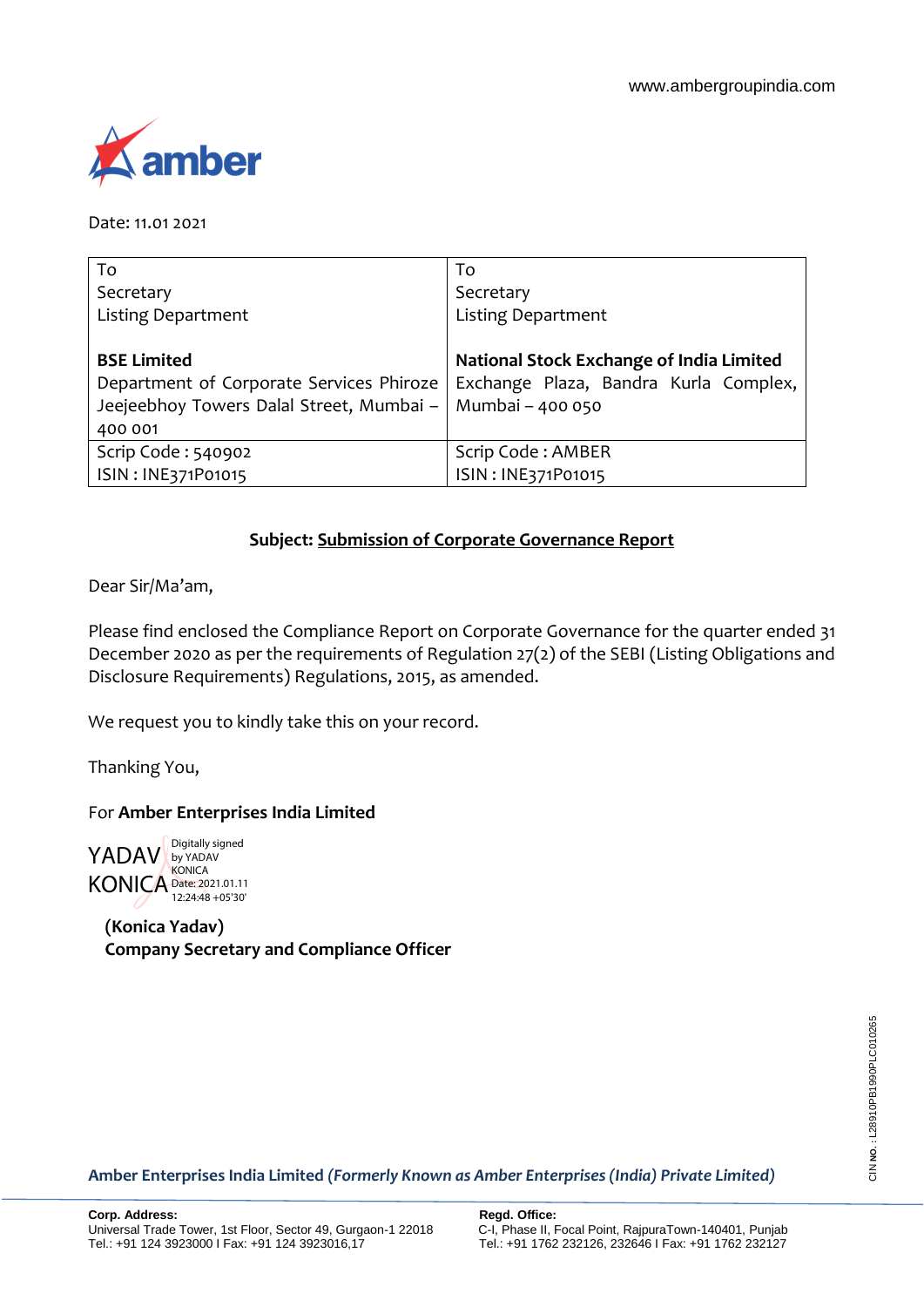### **ANNEXURE I**

### **Format to be submitted by listed entity on quarterly basis**

1. Name of Listed Entity<br>2. Quarter ending

- Amber Enterprises India Limited<br>- 31-Dec-2020

### **i. Composition Of Board Of Director**

| $\mathsf T$   | Na           | $\mathsf D$               | $\mathsf{P}$      | Cat           | $\mathbb S$                    | Ini                               | Dat         | Dat         | $\top$ | D                 | Wh                    | D                                       | ${\sf N}$             | No of                   | No            | No                  | Me          | Rem  |
|---------------|--------------|---------------------------|-------------------|---------------|--------------------------------|-----------------------------------|-------------|-------------|--------|-------------------|-----------------------|-----------------------------------------|-----------------------|-------------------------|---------------|---------------------|-------------|------|
| j.<br>t       | me<br>of     | $\mathbf{L}$<br>${\sf N}$ | A<br>$\mathsf{N}$ | ego<br>ry     | $\mathsf{u}%$<br>$\mathsf b$   | tia<br>$\mathbf{I}$               | e of<br>App | e of<br>ces | e<br>n | at<br>e           | eth<br>er             | at<br>$\mathsf{e}% _{t}\left( t\right)$ | Ο.<br>of              | Indepe<br>ndent         | of<br>me      | of<br>po            | mbe<br>rshi | arks |
| $\mathbf{I}$  | the          |                           |                   | (Ch           |                                | D                                 | oint        | sati        | ur     | of                | spe                   | of                                      | Di                    | <b>Direct</b>           | mb            | st                  | p in        |      |
| е             | Dir          |                           |                   | airp          | $\mathsf C$                    | at                                | me          | on          | e      | Bi                | cial                  | р                                       | re                    | orship                  | ers           | of                  | Co          |      |
|               | ect          |                           |                   | ers           | a                              | $\mathsf{e}% _{t}\left( t\right)$ | nt          |             |        | rt                | res                   | $\mathsf a$                             | ct                    | in                      | hips          | Ch                  | mmi         |      |
|               | or           |                           |                   | on            | $\mathsf{t}$                   | of                                |             |             |        | h                 | olut                  | SS                                      | or                    | listed                  | in            | air                 | ttee        |      |
| M             |              |                           |                   | /Exe          | ${\bf e}$                      | Α                                 |             |             |        |                   | ion                   | in                                      | ${\tt S}$             | entitie                 | Au            | pe                  | s of        |      |
| r             |              |                           |                   | cutiv<br>e/No | $\boldsymbol{g}$               | p                                 |             |             |        |                   | pas                   | g                                       | hi                    | $\mathsf{s}$<br>includi | dit/<br>Sta   | rs                  | the         |      |
| /             |              |                           |                   | n-            | $\mathsf{o}\,$<br>$\mathbf{r}$ | p<br>oi                           |             |             |        |                   | sed<br>$\overline{?}$ | $\mathbb S$<br>p                        | p<br>in               | ng this                 | keh           | on<br>in            | Co<br>mpa   |      |
| M             |              |                           |                   | Exec          | y                              | nt                                |             |             |        |                   |                       | е                                       | lis                   | listed                  | old           | Au                  | ny          |      |
| $\mathsf S$   |              |                           |                   | utive/        |                                | ${\sf m}$                         |             |             |        |                   |                       | ci                                      | te                    | entity                  | er            | dit/                |             |      |
| $\mathcal{E}$ |              |                           |                   | Inde          |                                | $\mathsf{e}% _{t}\left( t\right)$ |             |             |        |                   |                       | al                                      | d                     |                         | Co            | <b>St</b>           |             |      |
|               |              |                           |                   | pend          |                                | nt                                |             |             |        |                   |                       | re                                      | e                     |                         | $\mathsf{mm}$ | ak                  |             |      |
|               |              |                           |                   | ent/<br>Nomi  |                                |                                   |             |             |        |                   |                       | $\mathsf{s}$<br>ol                      | nt<br>iti             |                         | itte          | eh<br>old           |             |      |
|               |              |                           |                   | nee)          |                                |                                   |             |             |        |                   |                       | ut                                      | e                     |                         | e(s)<br>incl  | er                  |             |      |
|               |              |                           |                   |               |                                |                                   |             |             |        |                   |                       | io                                      | $\mathsf{s}$          |                         | udi           | Co                  |             |      |
|               |              |                           |                   |               |                                |                                   |             |             |        |                   |                       | n                                       | in                    |                         | ng            | ${\sf m}$           |             |      |
|               |              |                           |                   |               |                                |                                   |             |             |        |                   |                       |                                         | cl                    |                         | this          | mit                 |             |      |
|               |              |                           |                   |               |                                |                                   |             |             |        |                   |                       |                                         | u                     |                         | list          | te                  |             |      |
|               |              |                           |                   |               |                                |                                   |             |             |        |                   |                       |                                         | di                    |                         | ed<br>enti    | ${\bf e}$<br>hel    |             |      |
|               |              |                           |                   |               |                                |                                   |             |             |        |                   |                       |                                         | n<br>$\boldsymbol{g}$ |                         | ty            | $\sf d$             |             |      |
|               |              |                           |                   |               |                                |                                   |             |             |        |                   |                       |                                         | th                    |                         |               | in                  |             |      |
|               |              |                           |                   |               |                                |                                   |             |             |        |                   |                       |                                         | is                    |                         |               | list                |             |      |
|               |              |                           |                   |               |                                |                                   |             |             |        |                   |                       |                                         | lis                   |                         |               | ed                  |             |      |
|               |              |                           |                   |               |                                |                                   |             |             |        |                   |                       |                                         | te                    |                         |               | ent                 |             |      |
|               |              |                           |                   |               |                                |                                   |             |             |        |                   |                       |                                         | $\sf d$               |                         |               | itie<br>$\mathbf s$ |             |      |
|               |              |                           |                   |               |                                |                                   |             |             |        |                   |                       |                                         | е<br>nt               |                         |               | inc                 |             |      |
|               |              |                           |                   |               |                                |                                   |             |             |        |                   |                       |                                         | ity                   |                         |               | lud                 |             |      |
|               |              |                           |                   |               |                                |                                   |             |             |        |                   |                       |                                         |                       |                         |               | ing                 |             |      |
|               |              |                           |                   |               |                                |                                   |             |             |        |                   |                       |                                         |                       |                         |               | thi                 |             |      |
|               |              |                           |                   |               |                                |                                   |             |             |        |                   |                       |                                         |                       |                         |               | $\mathbf S$         |             |      |
|               |              |                           |                   |               |                                |                                   |             |             |        |                   |                       |                                         |                       |                         |               | list<br>ed          |             |      |
|               |              |                           |                   |               |                                |                                   |             |             |        |                   |                       |                                         |                       |                         |               | en                  |             |      |
|               |              |                           |                   |               |                                |                                   |             |             |        |                   |                       |                                         |                       |                         |               | tity                |             |      |
| $\mathbf M$   | JA           | $\overline{0}$            | $\mathbf{A}$      | $C \&$        | ${\bf C}$                      | $01-$                             | $25 -$      |             |        | $\sqrt{2}$        | $\rm NA$              |                                         | $\mathbf{1}$          | $\mathbf{0}$            | $\mathbf{1}$  | $\overline{0}$      | AC, R       |      |
| r.            | SBI          | $\mathbf{0}$              | $\mathbf M$       | ${\rm ED}$    | ${\bf E}$                      | Oct                               | Aug-        |             |        | $8-$              |                       |                                         |                       |                         |               |                     | $\mathbf C$ |      |
|               | $\mathbf{R}$ | $\sqrt{2}$                | W                 |               | $\overline{O}$                 | $\overline{\phantom{a}}$          | 2017        |             |        | $\mathbf{M}$      |                       |                                         |                       |                         |               |                     |             |      |
|               | SI           | 5                         | $\mathbf{P}$      |               |                                | 200                               |             |             |        | ay                |                       |                                         |                       |                         |               |                     |             |      |
|               | <b>NG</b>    | 9                         | S                 |               |                                | $\overline{4}$                    |             |             |        | $\qquad \qquad -$ |                       |                                         |                       |                         |               |                     |             |      |
|               | H            | 6                         | 9                 |               |                                |                                   |             |             |        | $\mathbf{1}$      |                       |                                         |                       |                         |               |                     |             |      |
|               |              | 3                         | 5                 |               |                                |                                   |             |             |        | 9                 |                       |                                         |                       |                         |               |                     |             |      |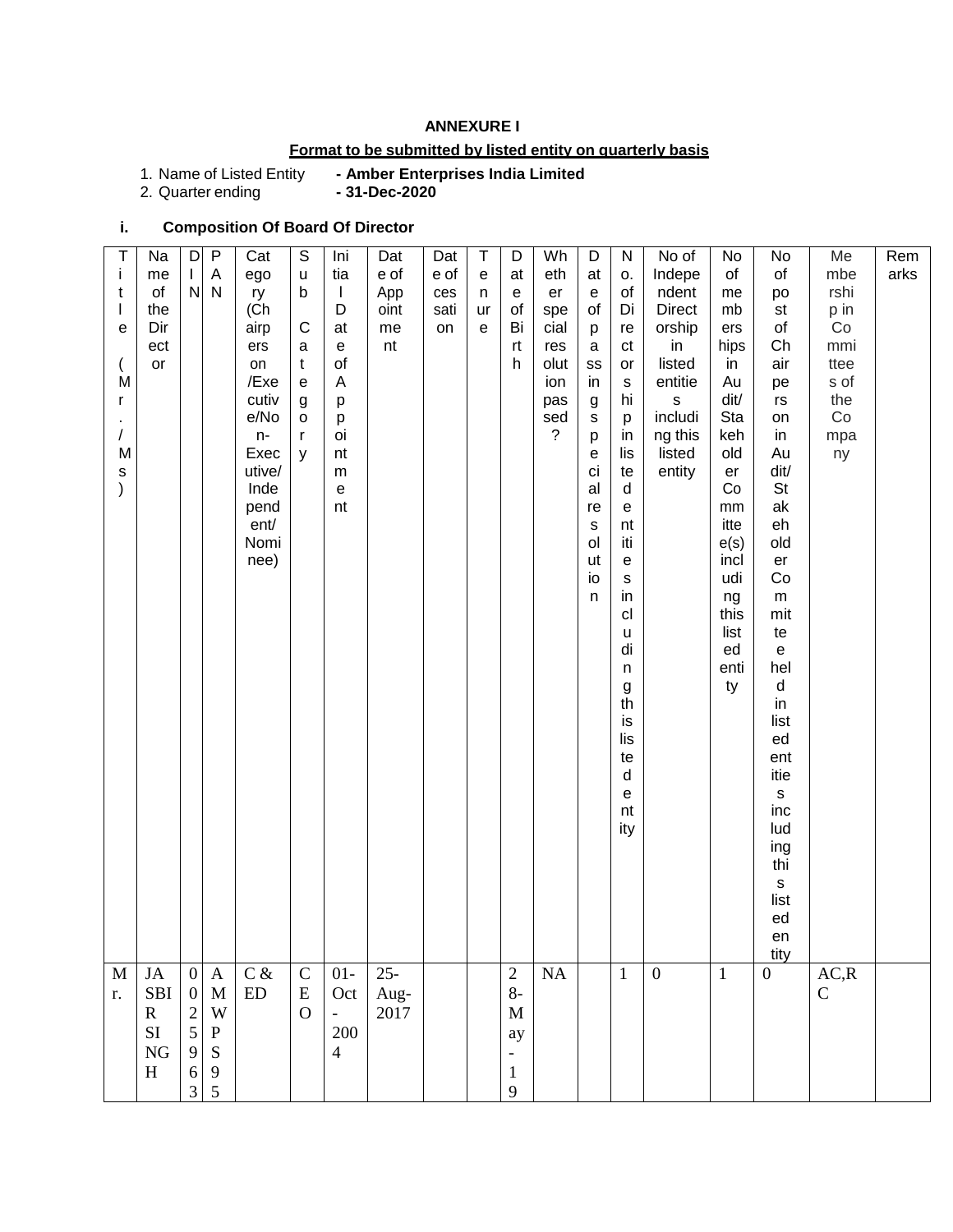|                    |                                                                                                                                                          | $\sqrt{2}$<br>$\boldsymbol{0}$<br>$\overline{4}$<br>${\bf P}$                                                                                                                                                                                                                                               |                   |                          |                                                           |                        |                                | $\overline{7}$<br>5                                                                                                                  |          |                                                                                                                         |                |                  |                |                  |                                 |  |
|--------------------|----------------------------------------------------------------------------------------------------------------------------------------------------------|-------------------------------------------------------------------------------------------------------------------------------------------------------------------------------------------------------------------------------------------------------------------------------------------------------------|-------------------|--------------------------|-----------------------------------------------------------|------------------------|--------------------------------|--------------------------------------------------------------------------------------------------------------------------------------|----------|-------------------------------------------------------------------------------------------------------------------------|----------------|------------------|----------------|------------------|---------------------------------|--|
| $\mathbf M$<br>r.  | DA<br>${\rm LJI}$<br>$\mathbf T$<br>$\rm SI$<br>NG<br>$\, {\rm H}$                                                                                       | $\, {\bf B}$<br>$\boldsymbol{0}$<br>$\sqrt{2}$<br>$\mathbf T$<br>$\boldsymbol{0}$<br>$\mathbf F$<br>$\frac{2}{3}$<br>$\mathbf P$<br>${\bf S}$<br>9<br>$8\,$<br>$\overline{4}$<br>6<br>$\boldsymbol{0}$<br>$\overline{4}$<br>9<br>$\mathbf E$                                                                | ${\rm ED}$        | $\mathbf M$<br>${\bf D}$ | $01-$<br>Jan<br>$\overline{\phantom{0}}$<br>200<br>8      | $25 -$<br>Aug-<br>2017 | $6\,$<br>$\boldsymbol{0}$      | $\boldsymbol{0}$<br>$1-$<br>$\mathbf M$<br>ay<br>$\overline{\phantom{a}}$<br>$\mathbf{1}$<br>9<br>$\overline{7}$<br>8                | $\rm NA$ |                                                                                                                         | $\mathbf{1}$   | $\boldsymbol{0}$ | $\mathbf{1}$   | $\mathbf{0}$     | SC, RC                          |  |
| $\mathbf{M}$<br>r. | $\mathbf M$<br>${\rm AN}$<br>OJ<br>KU<br>$\mathbf M$<br><b>AR</b><br>SE<br>$\rm{HR}$<br>$\mathbf A$<br>$\ensuremath{\text{W}}$<br>$\mathbf{A}\mathbf{T}$ | $\overline{0}$<br>$\boldsymbol{\mathsf{A}}$<br>$\begin{array}{c} 2 \\ 2 \\ 2 \end{array}$<br>W<br>$\mathbf A$<br>${\bf P}$<br>$\overline{4}$<br>${\bf S}$<br>$\overline{2}$<br>$\sqrt{6}$<br>9<br>$\boldsymbol{7}$<br>9<br>$\, 8$<br>$\mathfrak{Z}$<br>${\bf N}$                                            | <b>NED</b><br>,ND |                          | $12 -$<br>Jan<br>÷<br>201<br>7                            | $12 -$<br>Jan-<br>2017 |                                | $\overline{3}$<br>$1-$<br>${\bf D}$<br>ec<br>$\overline{\phantom{a}}$<br>$\mathbf{1}$<br>9<br>$\overline{7}$<br>$\overline{2}$       | NA       |                                                                                                                         | $\overline{2}$ | $\boldsymbol{0}$ | $\mathbf{1}$   | $\boldsymbol{0}$ | SC, NR<br>$\mathsf C$           |  |
| $\mathbf M$<br>r.  | $\overline{GI}$<br><b>RIS</b><br>H<br>KU<br>$\mathbf M$<br>${\sf AR}$<br>AH<br>${\rm UJ}$<br>$\mathbf{A}$                                                | $\boldsymbol{0}$<br>$\boldsymbol{\mathsf{A}}$<br>$\boldsymbol{0}$<br>$\mathbf{A}$<br>${\bf G}$<br>$\overline{4}$<br>${\bf P}$<br>$\overline{4}$<br>6<br>$\mathbf{A}$<br>$\frac{3}{3}$<br>$\mathbf{1}$<br>$\overline{4}$<br>9<br>$\mathbf{1}$<br>$\sqrt{6}$<br>Q                                             | $\overline{ID}$   |                          | $20 -$<br>Sep<br>$\blacksquare$<br>201<br>$\overline{7}$  | $23 -$<br>Aug-<br>2019 | $\sqrt{6}$<br>$\boldsymbol{0}$ | $\sqrt{2}$<br>$9-$<br>$\mathbf M$<br>ay<br>$\overline{\phantom{a}}$<br>$\mathbf{1}$<br>9<br>$\overline{4}$<br>6                      | Yes      | $\overline{2}$<br>$3-$<br>$\mathbf{A}$<br>$\mathbf u$<br>$rac{g}{2}$<br>$\boldsymbol{0}$<br>$\mathbf 1$<br>$\mathbf{9}$ | $\overline{4}$ | $\overline{3}$   | $\overline{4}$ | $\overline{4}$   | AC,N<br>$\mathbb{R}\mathcal{C}$ |  |
| M<br>${\bf S}$ .   | ${\bf SU}$<br>DH<br>$\mathbf{A}$<br>$\ensuremath{\mathrm{PIL}}$<br>${\rm LA}$<br>$\mathbf I$                                                             | $\boldsymbol{0}$<br>$\boldsymbol{\mathsf{A}}$<br>$\overline{c}$<br>E<br>$\begin{array}{c} 2 \\ 6 \end{array}$<br>$\mathbf N$<br>${\bf P}$<br>$\overline{3}$<br>${\bf P}$<br>9<br>$\overline{4}$<br>$\mathfrak{S}$<br>$\mathbf{1}$<br>$\mathfrak{S}$<br>$\overline{0}$<br>$\mathbf{1}$<br>$\overline{\rm N}$ | ID                |                          | $20 -$<br>Sep<br>L,<br>201<br>$\overline{7}$              | $23 -$<br>Aug-<br>2019 | $\sqrt{6}$<br>$\boldsymbol{0}$ | $\boldsymbol{0}$<br>$1-$<br>$\mathbf M$<br>ay<br>$\overline{\phantom{a}}$<br>$\mathbf{1}$<br>$\overline{9}$<br>5<br>$\boldsymbol{0}$ | $\rm NA$ |                                                                                                                         | $\sqrt{5}$     | $\sqrt{5}$       | $\sqrt{6}$     | $\mathbf{1}$     | $\mathbf{A}\mathbf{C}$          |  |
| $\mathbf M$<br>r.  | <b>SA</b><br>$\mathbf{TW}$<br>$\ensuremath{\text{IN}}$<br>$\rm DE$<br>${\bf R}$<br>$\rm SI$                                                              | $\boldsymbol{0}$<br>$\boldsymbol{\rm{A}}$<br>$\mathsf C$<br>$\boldsymbol{0}$<br>$\mathbf{1}$<br>$\mathbf{A}$<br>${\bf P}$<br>$\sqrt{6}$<br>${\bf S}$<br>$\overline{4}$<br>$5\phantom{.0}$<br>9 <sup>1</sup>                                                                                                 | $\rm ID$          |                          | $20-$<br>Sep<br>$\blacksquare$<br>201<br>$\boldsymbol{7}$ | $23-$<br>Aug-<br>2019  | $6\,$<br>$\boldsymbol{0}$      | $\boldsymbol{0}$<br>$6-$<br>$\mathrm{J}\mathrm{u}$<br>$\ensuremath{\mathsf{I}}\xspace$ -<br>$\mathbf{1}$<br>9                        | NA       |                                                                                                                         | $\mathbf{1}$   | $\mathbf{1}$     | $\overline{2}$ | $\mathbf{1}$     | AC,SC<br>,NRC                   |  |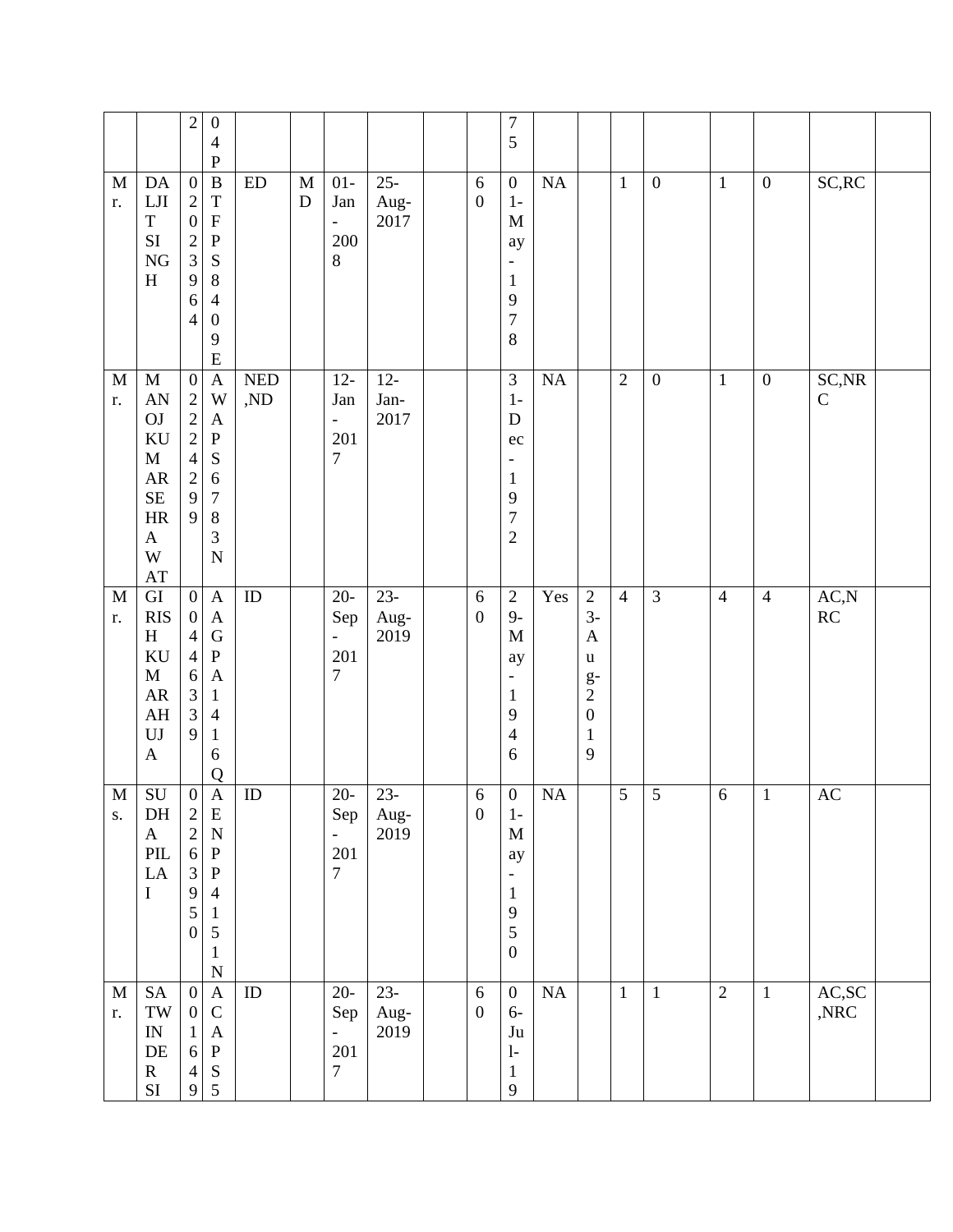|  | $\mathbf{X}$ |    |  |  |  |  |  |  |  |  |
|--|--------------|----|--|--|--|--|--|--|--|--|
|  | $-$<br>H     |    |  |  |  |  |  |  |  |  |
|  |              | ັບ |  |  |  |  |  |  |  |  |

| Company Remarks             |     |
|-----------------------------|-----|
| Whether Regular chairperson | Yes |
| appointed                   |     |
| Whether Chairperson is      | Yes |
| related to MD or CEO        |     |

### **ii. Composition of Committees**

#### **a. Audit Committee**

| Sr. | Name of the Director   | Category | Chairperson/Membership | Appointment | <b>Cessation Date</b> |
|-----|------------------------|----------|------------------------|-------------|-----------------------|
| No. |                        |          |                        | Date        |                       |
|     | <b>GIRISH KUMAR</b>    | ID       | Chairperson            | 20-Sep-2017 |                       |
|     | AHUJA                  |          |                        |             |                       |
|     | <b>SATWINDER SINGH</b> | ID       | Member                 | 20-Sep-2017 |                       |
|     | <b>SUDHA PILLAI</b>    | ID       | Member                 | 26-Sep-2017 |                       |
|     | <b>JASBIR SINGH</b>    | C & E D  | Member                 | 20-Sep-2017 |                       |

| Company<br><sup>.</sup> Remarks |     |
|---------------------------------|-----|
| <b>Whether Permanent</b>        | Yes |
| appointed<br>chairperson        |     |

#### **b. Stakeholders Relationship Committee**

| Sr. | Name of the Director   | Category | Chairperson/Membership | Appointment | <b>Cessation Date</b> |
|-----|------------------------|----------|------------------------|-------------|-----------------------|
| No. |                        |          |                        | Date        |                       |
|     | <b>SATWINDER SINGH</b> | ID       | Chairperson            | 20-Sep-2017 |                       |
|     | <b>MANOJ KUMAR</b>     | NED, ND  | Member                 | 20-Sep-2017 |                       |
|     | <b>SEHRAWAT</b>        |          |                        |             |                       |
|     | DALJIT SINGH           | ED       | Member                 | 20-Sep-2017 |                       |

| Remarks<br>∵ompany ت     |     |
|--------------------------|-----|
| Whether<br>Permanent     | Yes |
| appointed<br>chairperson |     |

#### **c. Risk Management Committee**

| Sr. | Name of the Director | Category | Chairperson/Membership | Appointment    | <b>Cessation Date</b> |
|-----|----------------------|----------|------------------------|----------------|-----------------------|
| No. |                      |          |                        | Date           |                       |
|     | <b>JASBIR SINGH</b>  | C & E D  | Chairperson            | 08-Feb-2019    |                       |
|     | DALJIT SINGH         | ED       | <b>Member</b>          | $08$ -Feb-2019 |                       |
|     | SANJAY ARORA         | Member   | <b>Member</b>          | $08$ -Feb-2019 |                       |

| Company Remarks       |     |
|-----------------------|-----|
| Whether<br>Permanent  | Yes |
| chairperson appointed |     |

### **d. Nomination and Remuneration Committee**

| -----    |                               |                 |                        |             |                                               |
|----------|-------------------------------|-----------------|------------------------|-------------|-----------------------------------------------|
| ົ.<br>ပ، | Director<br>Name<br>the<br>Οt | <i>Catedorv</i> | Chairperson/Membership | Appointment | -<br><i>Date</i><br>820 K K<br>$\overline{1}$ |
| No.      |                               |                 |                        | Date        |                                               |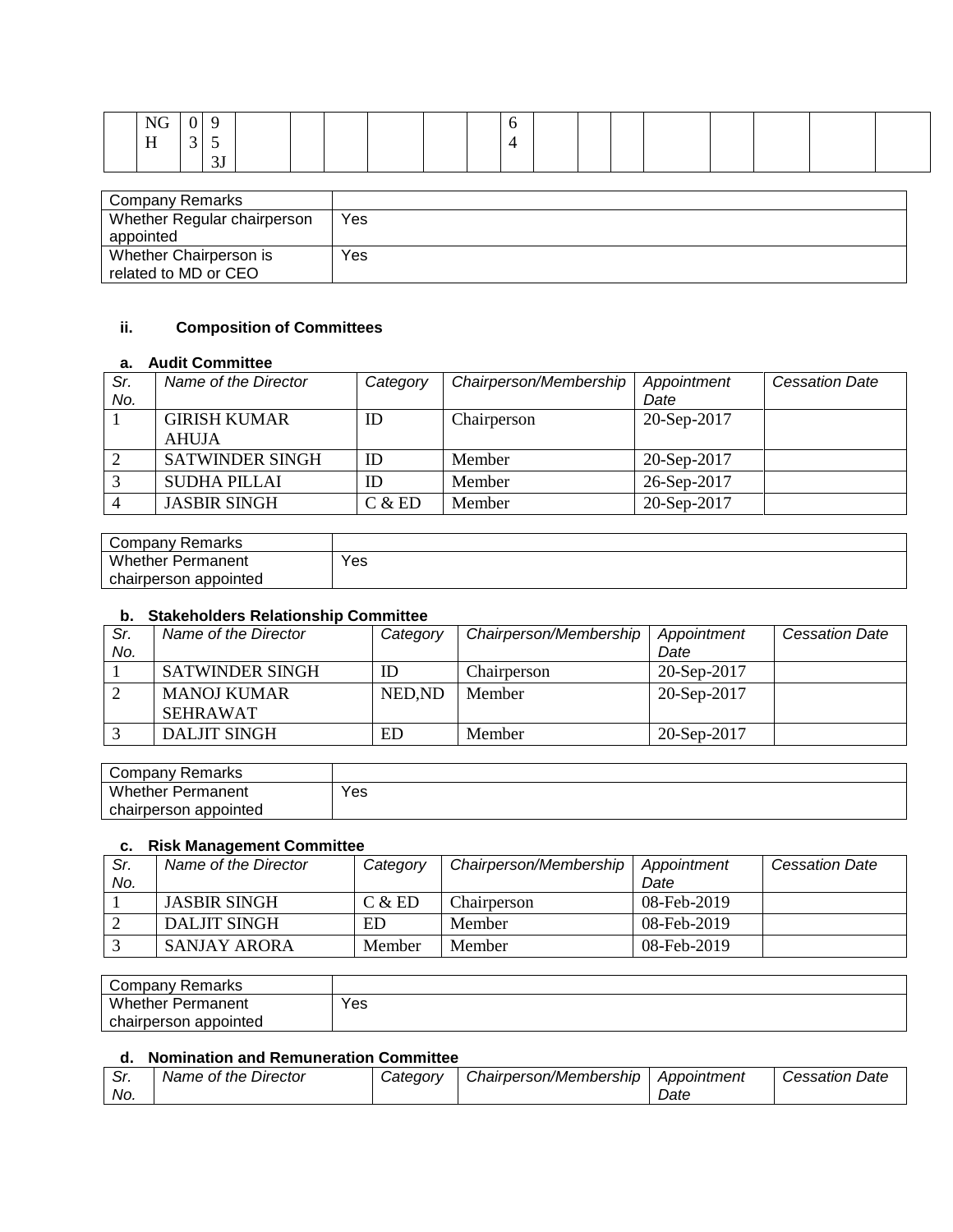| SATWINDER SINGH           | IE     | Chairperson | 20-Sep-2017       |
|---------------------------|--------|-------------|-------------------|
| <b>GIRISH KUMAR AHUJA</b> | ID     | Member      | 20-Sep-2017       |
| MANOJ KUMAR               | NED.ND | Member      | $20-$ Sep $-2017$ |
| <b>SEHRAWAT</b>           |        |             |                   |

| <sup>.</sup> Remarks<br>Company |     |
|---------------------------------|-----|
| <b>Whether Permanent</b>        | Yes |
| chairperson appointed           |     |

# iii. **Meeting of Board of Directors**

| Date(s) of Meeting<br>(if any) in the<br>previous quarter | Date(s) of Meeting<br>(if any) in the<br>relevant quarter | Whether<br>requirement of<br>Quorum met | Number of<br><b>Directors present</b> | <b>Number of Independent</b><br>Directors present |
|-----------------------------------------------------------|-----------------------------------------------------------|-----------------------------------------|---------------------------------------|---------------------------------------------------|
| 07-Aug-2020                                               | 07-Nov-2020                                               | Yes                                     |                                       |                                                   |

| Company Remarks               |    |
|-------------------------------|----|
| Maximum gap between any       | 91 |
| two consecutive (in number of |    |
| days)                         |    |

## iv. **Meeting of Committees**

| Name of the<br><b>Committee</b> | Date(s) of<br>meeting during<br>of the committee<br>in the previous<br>quarter | Date(s) of<br>meeting of the<br>committee in the<br>relevant quarter | Whether<br>requirement<br>of Quorum<br>met (Yes/No) | <b>Number of</b><br><b>Directors</b><br>present | Number of<br>independent<br>directors<br>present |
|---------------------------------|--------------------------------------------------------------------------------|----------------------------------------------------------------------|-----------------------------------------------------|-------------------------------------------------|--------------------------------------------------|
| <b>Audit Committee</b>          | $07 - \text{Aug-}2020$                                                         |                                                                      | Yes                                                 |                                                 |                                                  |
| <b>Audit Committee</b>          |                                                                                | 07-Nov-2020                                                          | Yes                                                 |                                                 |                                                  |
| Nomination &                    |                                                                                | $07-Nov-2020$                                                        | Yes                                                 | 3                                               | 3                                                |
| Remuneration                    |                                                                                |                                                                      |                                                     |                                                 |                                                  |
| Committee                       |                                                                                |                                                                      |                                                     |                                                 |                                                  |

| Company Remarks               |    |
|-------------------------------|----|
| Maximum gap between any       | 91 |
| two consecutive (in number of |    |
| days) [Only for Audit         |    |
| <b>Committeel</b>             |    |

# v. **Related Party Transactions**

| <b>Subject</b>                                                                                            | <b>Compliance status</b><br>(Yes/No/NA) | <b>Remark</b> |
|-----------------------------------------------------------------------------------------------------------|-----------------------------------------|---------------|
| Whether prior approval of audit committee obtained                                                        | Yes                                     |               |
| Whether shareholder approval obtained for material RPT                                                    | Not Applicable                          |               |
| Whether details of RPT entered into pursuant to omnibus<br>approval have been reviewed by Audit Committee | Yes                                     |               |